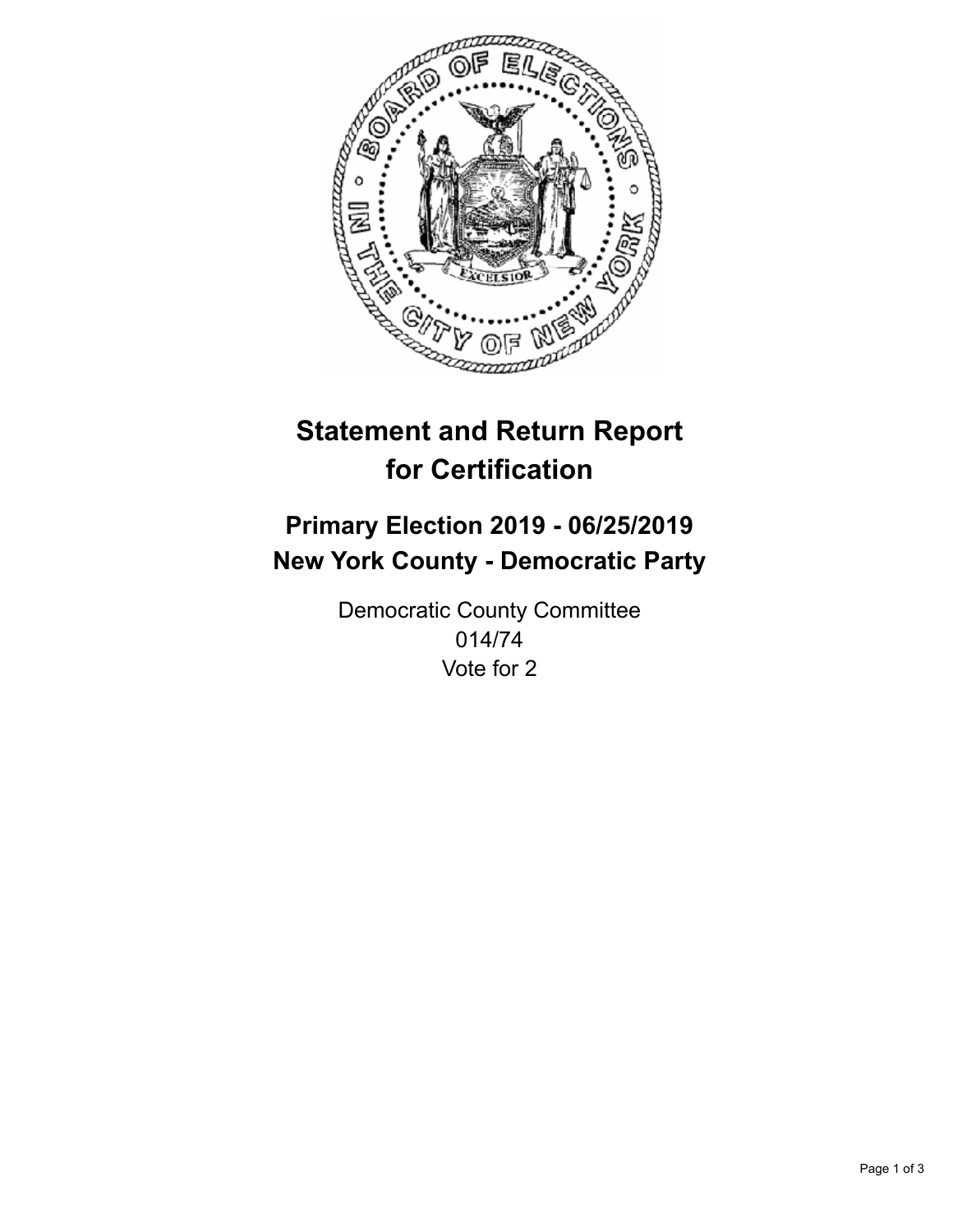

## **Assembly District 74**

| <b>PUBLIC COUNTER</b>                                    | 62       |
|----------------------------------------------------------|----------|
| <b>MANUALLY COUNTED EMERGENCY</b>                        | 0        |
| ABSENTEE / MILITARY                                      | 0        |
| AFFIDAVIT                                                | 2        |
| <b>Total Ballots</b>                                     | 64       |
| Less - Inapplicable Federal/Special Presidential Ballots | $\Omega$ |
| <b>Total Applicable Ballots</b>                          | 64       |
| <b>MARIA CORTEZ</b>                                      | 37       |
| <b>KATRINA MONZON</b>                                    | 19       |
| CINDY LOPEZ                                              | 19       |
| ALEXANDRIA OQUENDO                                       | 19       |
| <b>Total Votes</b>                                       | 94       |
| Unrecorded                                               | 34       |